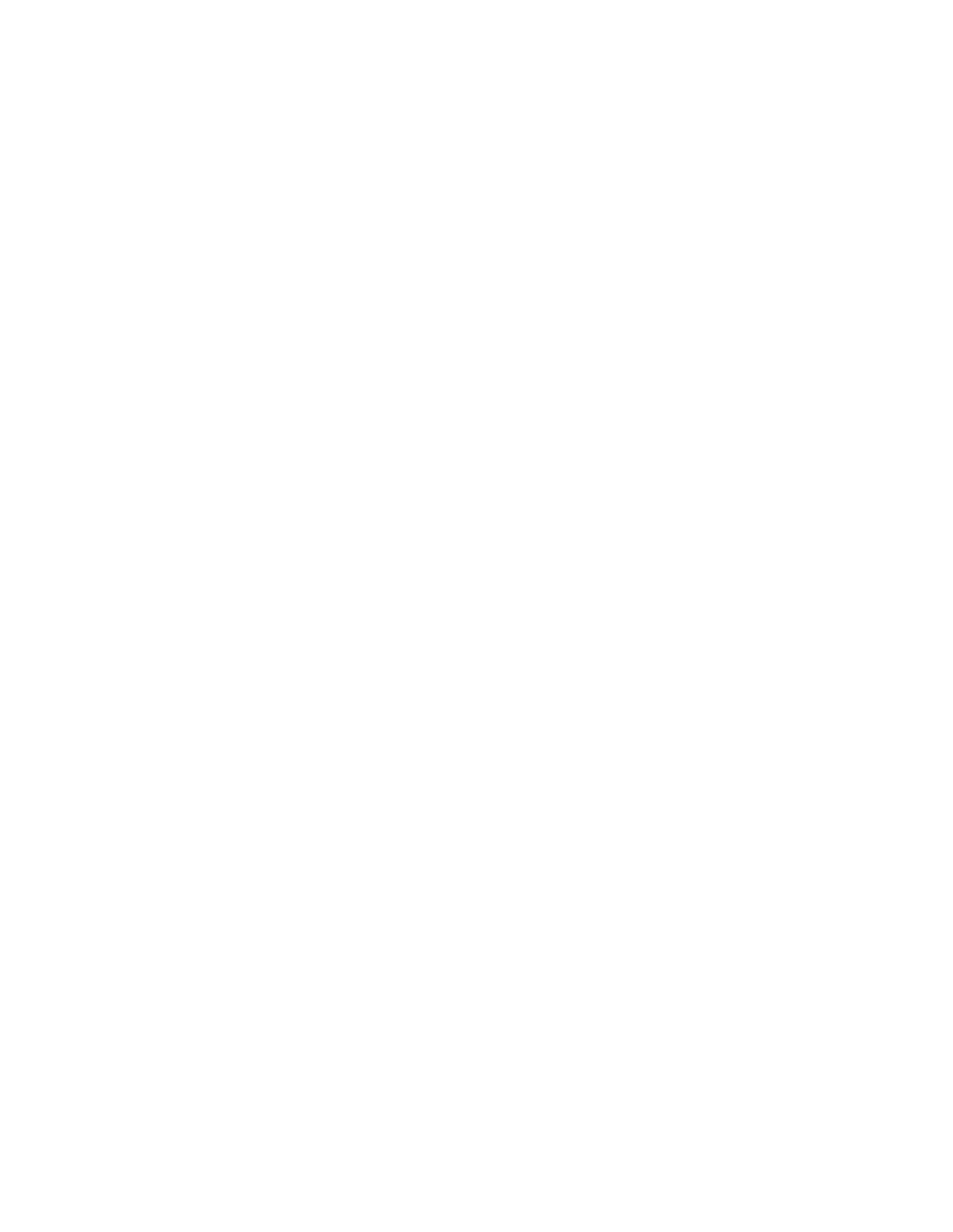## **BURKE, Justice.**

[¶1] This matter is before this Court for a second time. In *Big-D Signature Corp. v. Sterrett Props., LLC*, 2012 WY 138, 288 P.3d 72 (Wyo. 2012), we affirmed the district court's judgment against Appellants, Morris Sterrett, Sterrett Properties, LLC, and 3 Creek Ranches, LLC, and in favor of Appellee, Big-D Signature Corporation (Big-D), with respect to Big-D's claims under Prime Contract Change Order (PCCO) Nos. 1 and 2. However, we reversed the district court's order dismissing Big-D's claims relating to PCCO Nos. 3 and 4. Our decision also affirmed the district court's dismissal of the counterclaims asserted by Appellants. On remand, the district court granted Big-D's voluntary motion to dismiss its remaining claims. In dismissing those claims the district court also dismissed all counterclaims of Appellants because they were "moot." Appellants challenge the district court's order dismissing their counterclaims. Appellants also challenge the district court's denial of their request for costs and attorney's fees. We affirm.

### *ISSUES*

[¶2] Appellants present the following issues:

- 1. Did the district court abuse its discretion by dismissing Appellants' counterclaims?
- 2. Did the district court abuse its discretion by not awarding costs and attorney fees to Appellants?

## *FACTS*

[¶3] The underlying facts of this case have been set forth in *Big-D Signature Corp. v. Sterrett Props., LLC*,  $\P$  3-8, 288 P.3d at 74-75 and need not be repeated at length here. In 2008, three years after entering a home construction contract with Appellants, Big-D filed an action against Appellants alleging breach of contract and unjust enrichment. Appellants counterclaimed, asserting breach of contract. The ensuing litigation concerned PCCO Nos. 1 and 2, which were signed by the parties, and PCCO Nos. 3 and 4, which were proposed but were never signed. Big-D moved for summary judgment with respect to its claims under PCCO Nos. 1 and 2. The district court granted that motion and entered judgment against Appellants in the amount of \$441,612.41 on November 23, 2011. The court ruled that "The remaining issues for trial are Big-D's claims for breach of contract and unjust enrichment related to PCCO Nos. 3 and 4 and the LLCs' and Mr. Sterrett's counterclaims for breach of contract related to delay." *Id.*, ¶ 7, 288 P.3d at 75.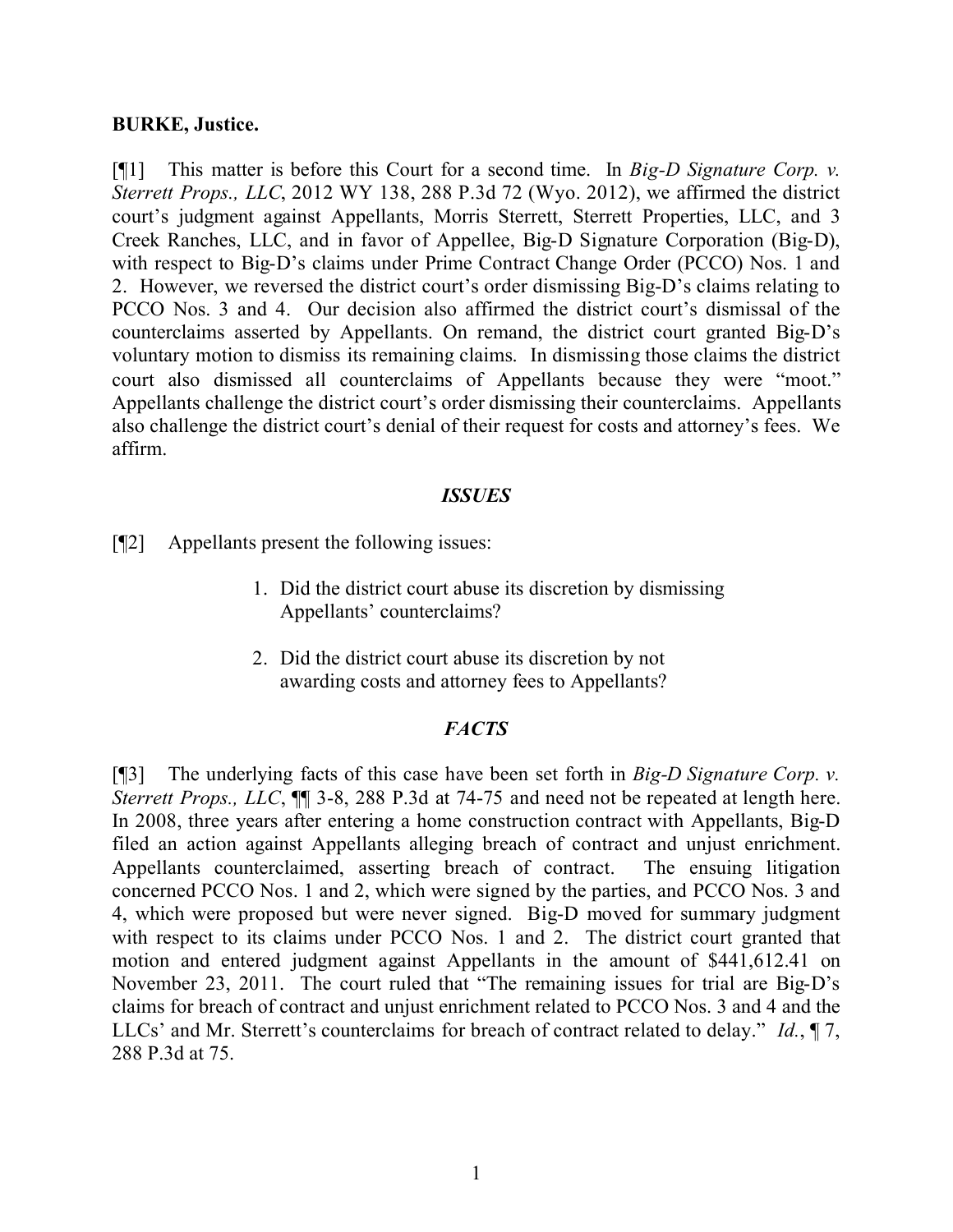[¶4] The court subsequently entered an order, *sua sponte*, dismissing Big-D's claims with respect to PCCO Nos. 3 and 4 because those change orders had not been signed by the parties. The order also dismissed Appellants' counterclaims. The district court determined that the LLCs and Mr. Sterrett had failed to meet contractual requirements for bringing the claims and that the claims were for consequential damages, which were barred by the contract. Both parties appealed.

[¶5] On appeal, we affirmed the district court's grant of Big-D's motion for summary judgment with respect to amounts claimed due under PCCO Nos. 1 and 2. *Id.*, ¶ 25, 288 P.3d at 78. However, we reversed the district court's dismissal of Big-D's claims with respect to PCCO Nos. 3 and 4 after finding that Big-D could obtain relief if it demonstrated the existence of an oral agreement to modify the parties' contract. *Id.*, ¶ 34, 288 P.3d at 81. Finally, we affirmed the district court's dismissal of Appellants' counterclaims for damages caused by delay because the damages sought constituted consequential damages that were waived under the contract. *Id.*, ¶ 38, 288 P.3d at 81.

[¶6] On remand to the district court, Big-D filed a voluntary motion to dismiss its claims with respect to PCCO Nos. 3 and 4, stating that "Plaintiff has analyzed the costs and benefits in pursuing its claims regarding PCCO Nos. 3 and 4, and is opting not to pursue those claims any further." According to Big-D, the value of its remaining claims was approximately \$11,000.00. Appellants objected to Big-D's motion to dismiss and asserted that "Final judgment regarding the amount owed is improper without first adjudicating Sterretts' counterclaims that credits are owed from Big-D improperly billing delay and consequential damages as escalation costs and failing to credit reductions in the scope of the work." The district court granted Big-D's motion to dismiss after determining that all of Appellants' counterclaims had been dismissed in the original action, and that the dismissal had been affirmed by this Court. The court concluded that, as a result of Big-D's voluntary dismissal, "the issues of whether a modification of the agreement occurred or what damages, if any, are recoverable [are] moot."

[¶7] On April 3, 2013, the district court entered its order dismissing, with prejudice, Big-D's claims for relief under PCCO Nos. 3 and 4. Although judgment in this action in the amount of \$441,612.41 had been entered against them on November 23, 2011, Appellants responded to the dismissal order by filing a motion under W.R.C.P. 54 for costs and attorney's fees. In response, Big-D sought sanctions against Appellants' counsel. Before those motions were decided, Appellants filed this appeal. Subsequently, the district court denied Appellants' motion for costs and attorney's fees and granted Big-D's motion for sanctions. After briefing and just prior to assignment of this case to the Court's expedited docket, Appellants' original counsel withdrew from the matter and new counsel entered an appearance on behalf of Appellants. Additional facts will be set forth as necessary in the discussion below.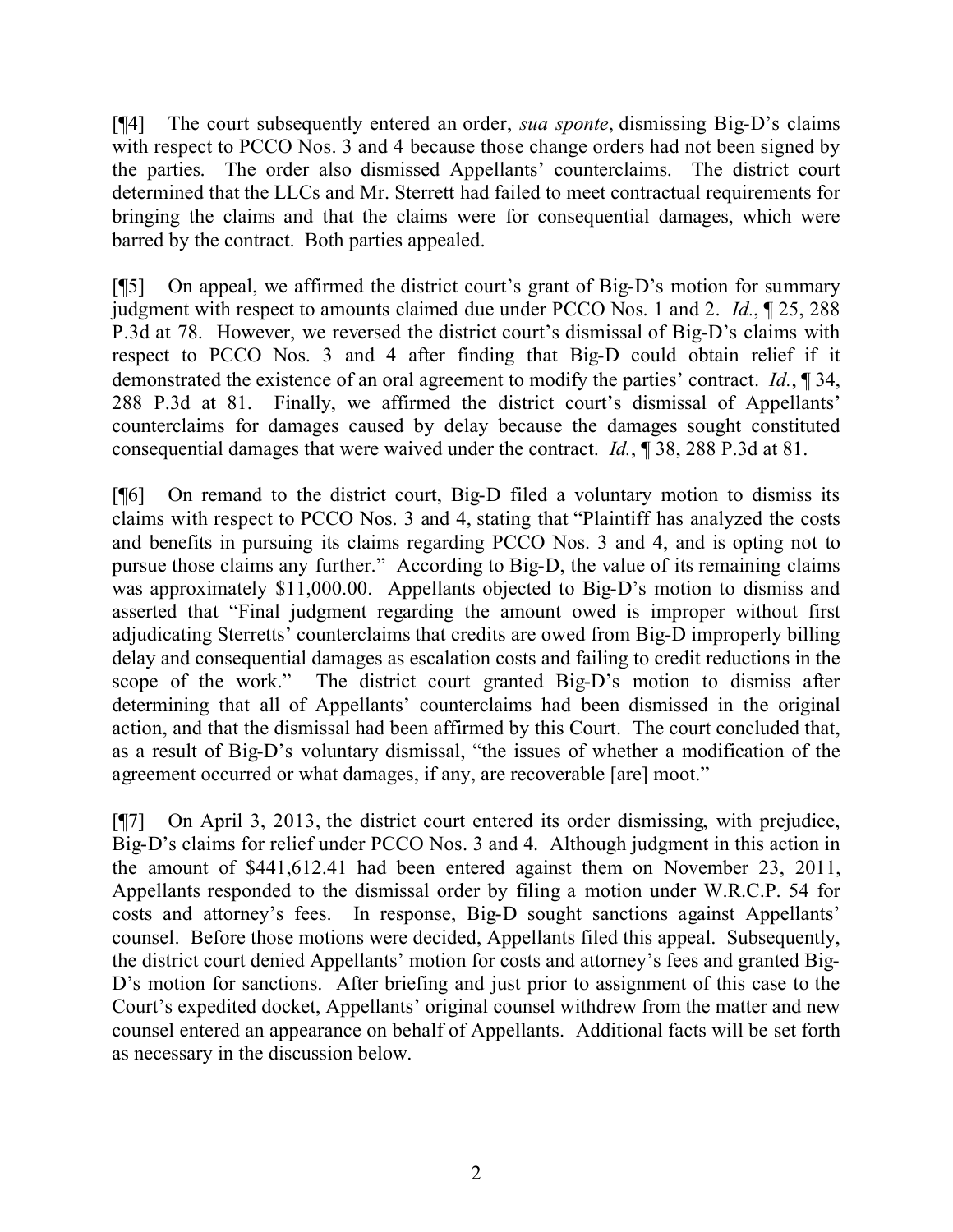## *STANDARD OF REVIEW*

[¶8] We review a district court's decision to dismiss an action pursuant to Wyoming Rule of Civil Procedure  $41(a)(2)$ , governing voluntary dismissal, for an abuse of discretion. *EOG Res., Inc. v. State*, 2003 WY 34, ¶ 8, 64 P.3d 757, 759 (Wyo. 2003).A district court's grant or denial of attorneys' fees and costs is also reviewed for abuse of discretion. *Elk Ridge Lodge, Inc. v. Sonnett*, 2011 WY 106, ¶ 17, 254 P.3d 957, 962 (Wyo. 2011).

### *DISCUSSION*

### **I. Dismissal of Big-D's Remaining Claims Following Remand**

[¶9] In their first issue, Appellants contend the district court abused its discretion in granting Big-D's motion to dismiss because, according to Appellants, their "opposing claim to Big-D's claim for PCCO Nos. 3 and 4 remained pending" after our decision in *Big-D Signature Corp. v. Sterrett Props., LLC*. Appellants claim that Big-D improperly billed consequential damages "under the guise of escalation charges" in each of the contract change orders. Appellants assert that they counterclaimed in the original action, "seeking to have the contractually prohibited consequential damages, which had been paid under PCCO Nos. 1 and 2, credited when the district court finally adjudicated Big-D's claim for PCCO Nos. 3 and 4." Appellants claim that, in granting Big-D's motion to dismiss, the district court "neglected the [Supreme] Court's remand directive to separate consequential damage payments from any legitimate escalation costs."

[¶10] Big-D contends that Appellants had no counterclaims remaining following remand to the district court because this Court affirmed the district court's dismissal of Appellants' claims for damages caused by delay. According to Big-D, the only issues that remained pending on remand were Big-D's claims relating to PCCO Nos. 3 and 4. Big-D asserts that, because it voluntarily dismissed those claims, "the issues Appellants Sterrett raise in this appeal are moot."

[¶11] Voluntary dismissal is governed by W.R.C.P. 41. That rule provides, in relevant part, as follows:

#### **Rule 41. Dismissal of actions.**

(a) *Voluntary dismissal; effect thereof.* –

(1) By Plaintiff; by Stipulation. – Subject to the provisions of Rule 23(c), of Rule 66, and of any statute, an action may be dismissed by the plaintiff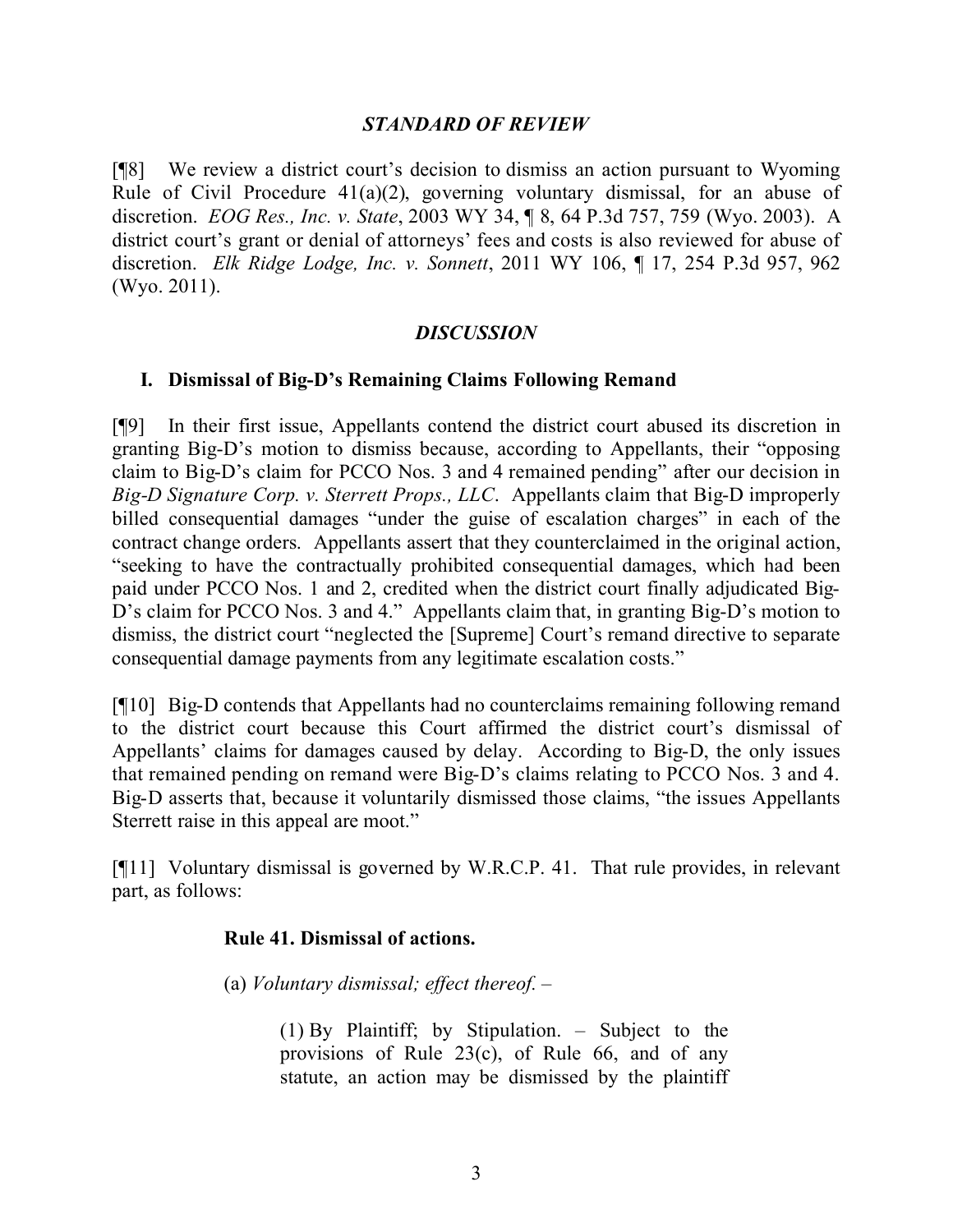without order of court: (i) by filing a notice of dismissal at any time before service by the adverse party of an answer or of a motion for summary judgment, whichever first occurs; or (ii) by filing a stipulation of dismissal signed by all parties who have appeared in the action . . . .

(2) By Order of Court. – Except as provided in paragraph (1), an action shall not be dismissed at the plaintiff's instance save upon order of the court and upon such terms and conditions as the court deems proper. If a counterclaim has been pleaded by a defendant prior to the service upon the defendant of the plaintiff's motion to dismiss, the counterclaim shall remain pending for independent adjudication by the court. Unless otherwise specified in the order, a dismissal under this paragraph is without prejudice.

Appellants correctly note that, under W.R.C.P. 41(a)(2), counterclaims generally survive the plaintiff's voluntary dismissal of an action. In this case, however, Appellants had no counterclaims remaining following our decision in the original appeal. As noted in that decision, the district court ruled that the only claims remaining following its grant of partial summary judgment to Big-D were "Big-D's claims for breach of contract and unjust enrichment related to PCCO Nos. 3 and 4 and the LLCs' and Mr. Sterrett's counterclaims for breach of contract related to delay." *Id.*, ¶ 7, 288 P.3d at 75. The district court, however, subsequently dismissed Appellants' counterclaims, and we affirmed that dismissal in the original appeal. Further, with respect to Appellants' allegations that Big-D improperly billed consequential damages under PCCO Nos. 3 and 4, that claim was no longer at issue on remand following Big-D's voluntary dismissal of its claims with respect to PCCO Nos. 3 and 4.

[¶12] Appellants nonetheless contend that our decision required the district court to adjudicate "the fact issues regarding how much credit is owed from Big-D billing delay and consequential damages as escalation charges" in conjunction with Big-D's claims relating to PCCO Nos. 3 and 4. We are unable to find any support for that assertion in our opinion.

[¶13] In our discussion of the district court's grant of summary judgment on PCCO Nos. 1 and 2, we noted that Appellants had argued that PCCO Nos. 1 and 2 were modified by "Big-D's obligation to credit the LLCs." *Id.*, ¶ 24, 288 P.3d at 78. We quoted deposition testimony from Appellants' agent indicating that the credits claimed by Appellants were for "price deducts, value engineering things that we changed in order to save money."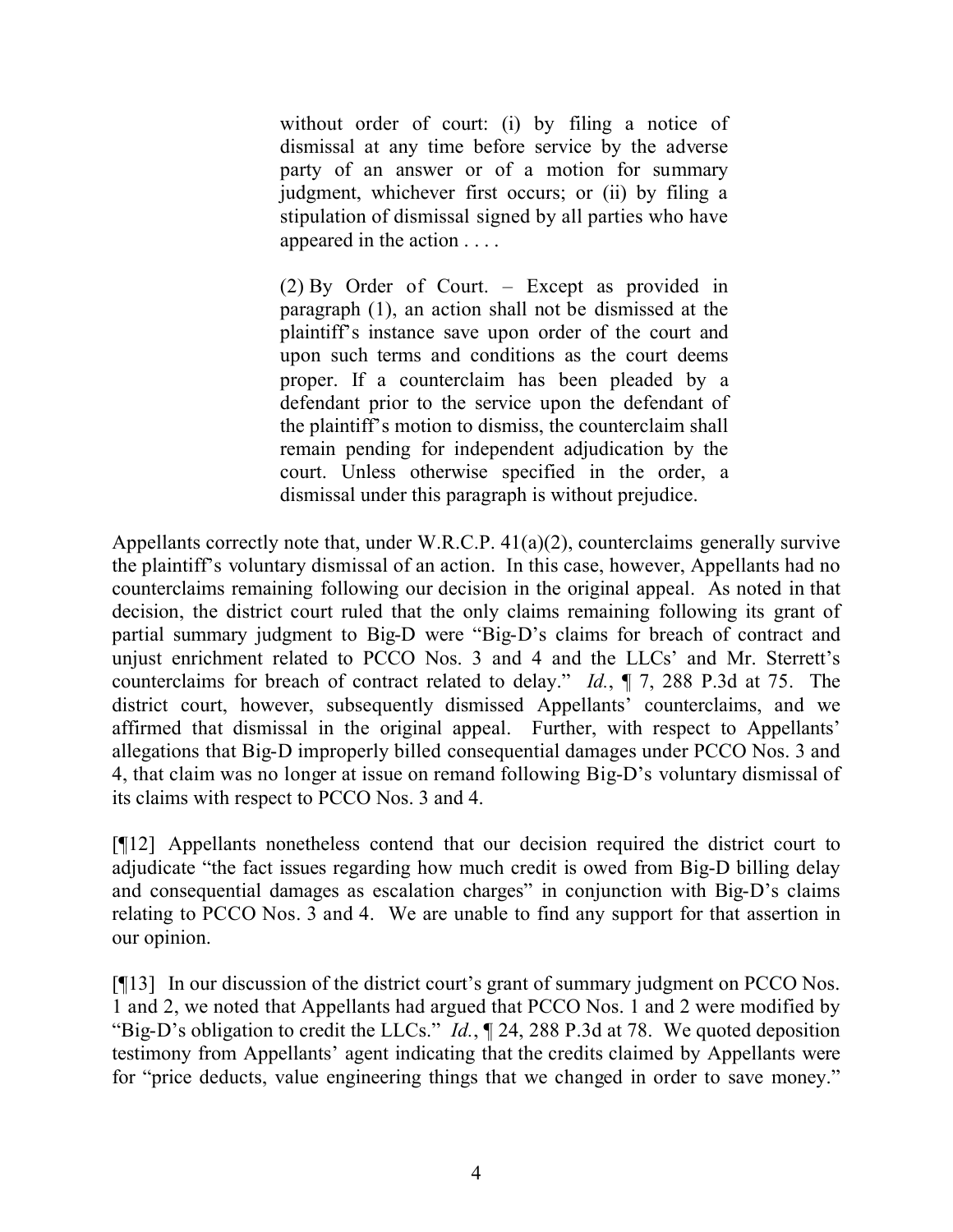*Id.*, ¶ 23, 288 P.3d at 78*.* In affirming the grant of summary judgment, we determined that Appellants' claims for credit related to "future change orders" and that "Any credits that were to be applied in future PCCOs were a separate issue that related to PCCO Nos. 3 and 4, which were not decided in the summary judgment order." *Id.* We note that there is nothing in our opinion to suggest that Appellants claimed credits for improper billing of consequential damages by Big-D in PCCO Nos. 1 and 2, as they assert in this appeal.<sup>1</sup> In any event, our decision affirming the district court's entry of partial summary judgment against Appellants resolved any dispute as to whether Appellants were entitled to credits under PCCO Nos. 1 and 2. This fact is clearly indicated in our conclusion, where we stated "there are no genuine issues of material fact as to the original contract and PCCO Nos. 1 and 2. The *Order Granting Plaintiff's Motion for Partial Summary Judgment and Order on Issues Remaining for Trial* entered by the district court is affirmed as to that issue." *Id.*, ¶ 40, 288 P.3d at 82.

[¶14] Later in our discussion, after determining that Big-D's claims with respect to PCCO Nos. 3 and 4 were viable, we noted that the parties disagreed as to whether charges in PCCO Nos. 3 and 4 constituted escalation costs, which were permitted under the contract, or consequential damages, which were waived under the contract. We stated as follows:

> There is one more issue that must be discussed in conjunction with PCCO Nos. 3 and 4. That is the issue of escalation costs and consequential damages. Big-D classifies much of what is included in these change orders as escalation costs, which are permitted under the contract. On the other hand, the LLCs and Mr. Sterrett classify those same costs as consequential damages which are barred by the contract. This Court declines to go through PCCO Nos. 3 and 4 item by item to determine which are escalation costs and which are consequential damages. That will be a task for the district court on remand.

*Id.*, **[35, 288 P.3d at 81.** There is nothing in this paragraph to corroborate Appellants' contention that they have an outstanding claim for "contractually prohibited consequential damages, which had been paid under PCCO Nos. 1 and 2." Additionally, in our conclusion, we stated that "As to the contention of the LLCs and Mr. Sterrett that some of the items in PCCO Nos. 3 and 4 were consequential damages barred by the

 $<sup>1</sup>$  Additionally, we note that there is nothing in the record to support Appellants' assertion that they made</sup> such allegations in their counterclaim.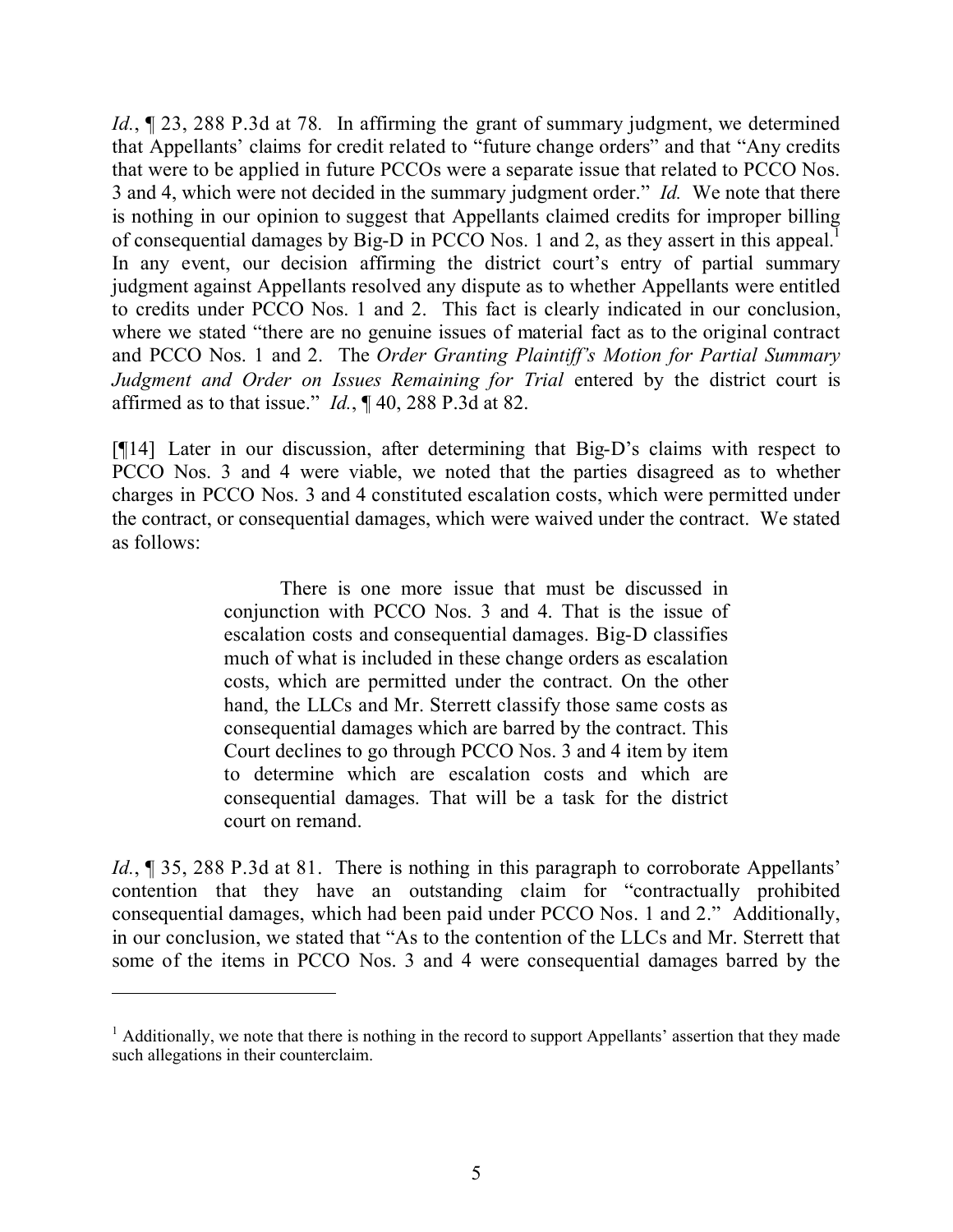contract and not escalation costs, this Court will also remand that issue to the district court." *Id.*, ¶ 41, 288 P.3d at 82. Appellants' assertions that the claims of Big-D should be viewed as consequential damages barred by the contract is a defense to Big-D's claims. It is not a counterclaim. Big-D's dismissal of its claims rendered any contractual defense to the claims moot. The district court did not abuse its discretion in granting Big-D's motion to dismiss.

## **II. Costs and Attorney's Fees**

[¶15] In Appellants' second issue, they contend the district court abused its discretion in failing to grant their motion for costs and attorney's fees. Appellants claim they were entitled to costs and attorney's fees under W.R.C.P. 54 because they became the prevailing party as a result of the district court's grant of Big-D's motion to dismiss its remaining claims.<sup>2</sup> Additionally, Appellants assert that the district court abused its discretion by failing to award costs and attorney's fees under W.R.C.P. 41(a)(2), which, as noted above, provides that a voluntary dismissal may be granted "upon order of the court and upon such terms and conditions as the court deems proper." Despite the fact that a judgment of over \$400,000.00 was entered against Appellants in this case, they claim that, "It is inequitable and an abuse of discretion for the Court to allow Big-D's voluntary dismissal without imposing any terms and conditions for the benefit of the Sterrett Owners, as the prevailing party under Rule 54."

[¶16] We note that Appellants' challenge to the district court's order on costs and attorney's fees was prematurely presented in this appeal. Appellants filed their original and amended notices of appeal with this Court approximately four months before the district court issued its order. However, despite the fact that Appellants' challenge has

(d) *Costs; attorney's fees*. –

(1) Costs Other Than Attorney's Fees. Except when express provision therefor is made either in a statute or in these rules, costs other than attorney's fees shall be allowed as of course to the prevailing party unless the court otherwise directs . . . .

(2) Attorney's Fees.

(A) When allowed by law, claims for attorney's fees and related nontaxable expenses shall be made by motion unless the substantive law governing the action provides for the recovery of such fees as an element of damages to be proved at trial.

 $2$  W.R.C.P. 54 provides, in relevant part, as follows: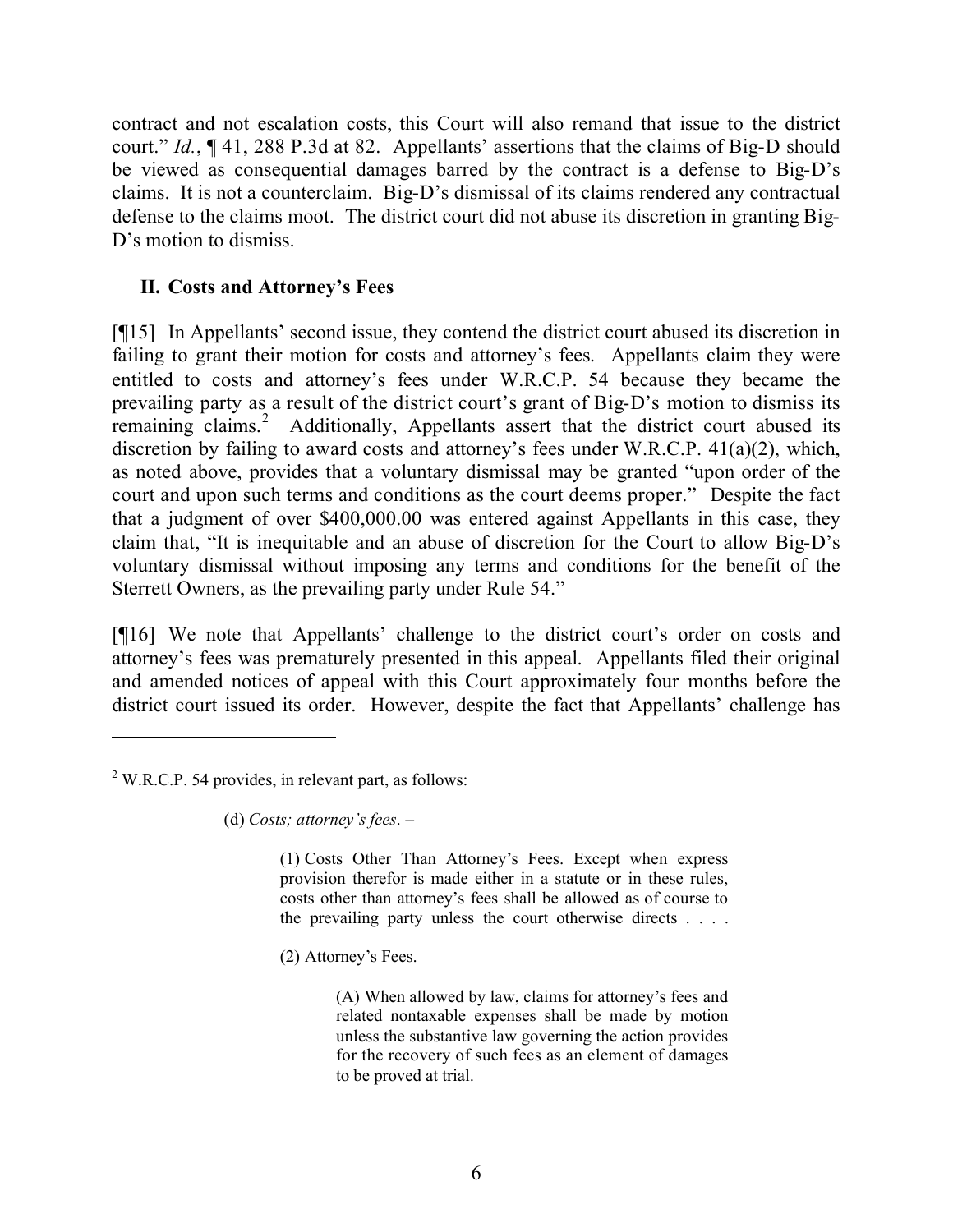been prematurely raised, we will address the issue on the merits in the interests of judicial economy.

[¶17] We set forth general considerations relating to voluntary dismissal under W.R.C.P. 41(a)(2) in *EOG.* With respect to costs and attorney's fees, we approved of the following discussion of the subject contained in a prominent treatise:

> The district court may require the plaintiff to pay the defendant's attorney's fees as well as other litigation costs and disbursements. It appears somewhat anomalous to require the payment of an attorney's fee if the plaintiff would not have been liable for the fee had the plaintiff lost the case on the merits, but the cases support this result. It is for the court, under the circumstances of the particular case, to decide whether payment of an attorney's fee should be required. The judge is not obliged to order payment of the fee. Furthermore, it has been held that if the dismissal is with prejudice, the court lacks the power to require the payment of attorney's fees, unless the case is of a kind in which attorney's fees otherwise might be ordered after termination on the merits.

*EOG*, ¶ 14, 64 P.3d at 760 (quoting 9 Charles Alan Wright and Arthur R. Miller, Federal Practice and Procedure: Civil 2d § 2366, at 302-317 (1995)). After setting forth these general principles, we stated that "In matters such as this one, this Court will not secondguess the judgment of the trial court as the trial court is in the best position to assess the relative merits of claims made by a party for costs and fees." *EOG*, ¶ 16, 64 P.3d at 761.

[¶18] The district court, in its order denying Appellants' motion for costs and attorney's fees, cited our discussion in *EOG*, as well as a decision from the 10th Circuit Court of Appeals holding that "A defendant may not recover attorneys' fees when a plaintiff voluntarily dismisses an action with prejudice . . . absent 'exceptional circumstances.'" *Vanguard Envtl., Inc. v. Kerin*, 528 F.3d 756, 760 (10th Cir. 2008) (citing *Aerotech, Inc. v. Estes*, 110 F.3d 1523, 1528 (10th Cir. 1997) ("[W]hen a plaintiff dismisses an action with prejudice, attorneys' fees are usually not a proper condition of dismissal because the defendant cannot be made to defend again."). The district court found that "Defendants have not demonstrated 'exceptional circumstances' that, for example, Plaintiff made a repeated practice of bringing claims and then dismissing them with prejudice after inflicting substantial litigation costs on the opposing party and the judicial system. *Vanguard Envtl.*, 528 F.3d at 760." Ultimately, the district court concluded that Appellants were not entitled to costs or attorney's fees for any portion of the litigation:

The dismissal of Plaintiff's claim with prejudice before